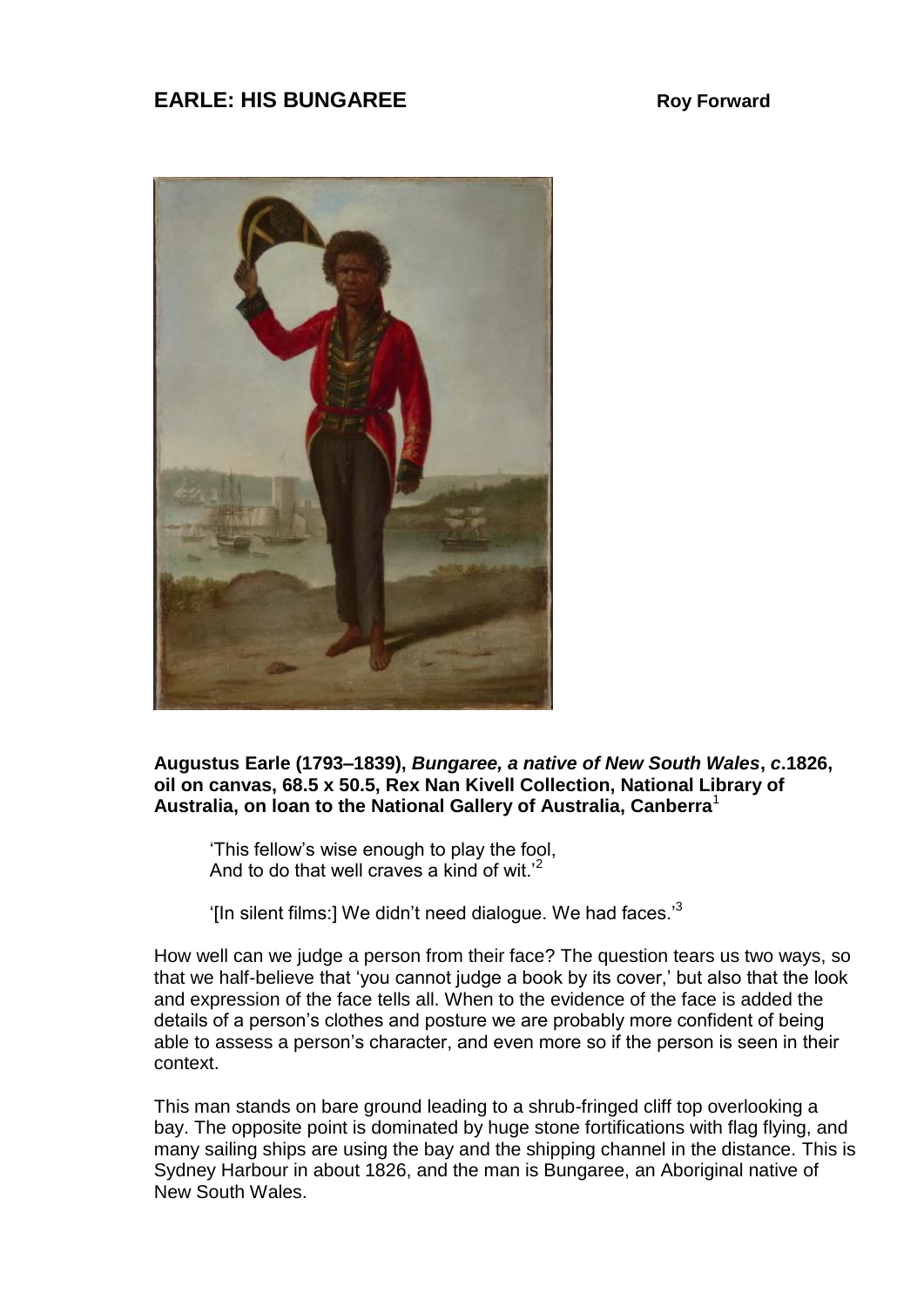Moreover, he was painted by an artist, Augustus Earle, who, as a witness to the lives of indigenous people under colonial rule in several continents, may be able to be trusted. It is true that history is usually painted, as well as written, by the winners, and that is the case here; but Earle, as a temporary resident, probably did not completely identify with his compatriots in New South Wales; on the other hand he did wish for their patronage, and therefore no doubt produced his artistic work, partly at least, with that end in view.

What I hope to conclude from the following discussion is that the more we get to know a portrait, the more we realise how little we can ever know of the person who is its subject, if only because the medium gets in the way of the message. $4$  Nicolas Peterson, following Rochelle Kolodny's division of professional photographers of anthropological subjects into three classes – primitivists or romantics, realists, and documentary makers – found that over eighty per cent of 291 postcards produced between 1900 and 1920 and showing Aborigines were 'realistic.'<sup>5</sup> The four features signalling realism were (i) 'Contextualisation in contemporary living situation' (as opposed to the romantic decontextualisation of blank backgrounds or recontextualisation in bush settings); (ii) 'Clothed more or less completely in European attire' (in contrast to the romantic nakedness of traditional attire); (iii) 'Front-on artless posing' (romanticism favouring considered posing, rarely front-on); and (iv) 'Presence of European artefacts' (as opposed to their romantic absence).

Peterson found – significantly for our present quest – that the documentary category, meant to contain photographs recording a disappearing way of life or to inspire action to improve the situation, proved almost impossible to use without the aid of accompanying text or captions. But in any case, the whole romantic-realist distinction was based on the false assumption that the 'contemporary living situation' for Aborigines did not include 'bush settings' for any of them; and in the event, as Peterson himself stated, 'The predominance of images in the realistic framework [showed] impoverished, run-down shanty dwellers,'<sup>6</sup> a far from realistic image of Aborigines living in, say, Arnhem Land.

As an alternative to the use of such over-simplistic *a priori* categories for penetrating the medium of the portrait, let us empty our minds as far as we can of everything else we might know about Bungaree, and analyse only what we can see. Bungaree is shown to be a brown-skinned man with a large head surmounted by a great mop of frizzy curls. His eyes are close together, and deep lines curve outward and down from his big nose to each side of his equally big mouth. The artist could be said to show Bungaree as having quite pronounced non-European and non-Asian features.

He wears only a ragged pair of pants without a belt, and what looks like a red army or navy jacket<sup>7</sup> faced in black with gold braid and brass buttons. Tied around his waist is what appears to be a length of red cloth. He is holding a cocked hat, as though doffing it in greeting.

With his bare chest and feet making it clear that he wears no shirt or shoes, the overall effect is incongruous in the extreme. It is anomalous that a poor native should be decked out in the uniform of the British Army or Navy. One has to wonder whether the overall effect was intended by Earle to be ludicrous,<sup>8</sup> he being aware that the chances of his selling his works of art in Sydney would be boosted if he could reassure settlers of their racial superiority and confirm the correctness of their decision to take possession of the continent.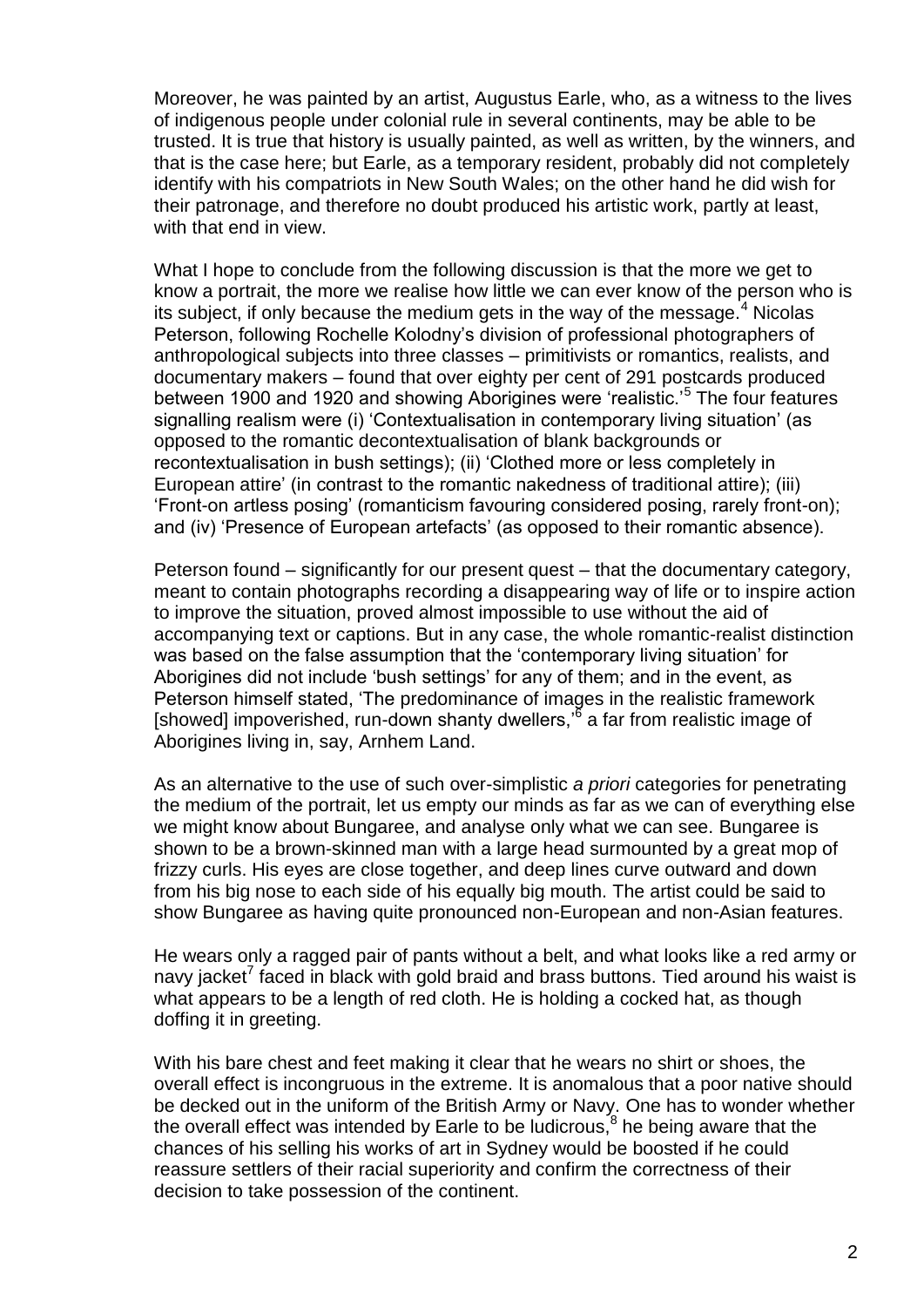Yet as soon as we say that, we realise that Bungaree's intense, solemn and almost searching expression make it very unlikely that we are meant to mock him. Rather he comes across as a man of enormous dignity. His chest and feet may be bare, but that can be a sign of closeness to nature. The clothes that he is wearing add to the impression that he must have been a very statuesque figure, someone who stood firmly and proudly upon the earth, an embodiment of the wisdom and experience acquired by his people over countless millennia.

Earle's intention to bring out the 'stature' of the man would be why he has presented him on so monumental a scale, for he did the same in his watercolour of the unquestionably impressive Desmond around the same time.<sup>9</sup> More than half of Bungaree's body towers above the horizon into the sky, and he looms above the picture's viewpoint, too, so that his gaze has to be depicted as directed downwards in order for it to engage with ours. He must certainly have struck Earle as superior in almost every respect to the rum-sodden soldiery and convicted criminals and prostitutes of Sydney Town at that time. How easy it is to see him not as a figure of fun at all, but as a person of the greatest nobility!

The opposite impression, however, may be gained from the lithograph resembling this painting that Earle made in England in  $1830$ .<sup>10</sup> In it the harbour background has been replaced by a street scene in which another Aborigine, probably a woman, and therefore probably one of Bungaree's wives, sits smoking a pipe on the left, and what look like two bottles of wine rest in a basket to the right. This was enough for the National Library of Australia to say in a wall text in 1998: 'While repeating the pose of his earlier oil portrait…the lithographic image portrays Bungaree as a beggar and drunkard,' even though the image itself shows him as neither begging nor drinking. The text accompanying the picture's publication in 1830 merely described him as a 'harmless savage.' <sup>11</sup> In 2013, Betty Churcher and Lucy Quinn could not resist the urge to denigrate either, describing the setting in the lithograph as 'in a run-down, slum-like townscape,' even though the only buildings shown are fine structures, wellmaintained and immaculately clean.<sup>12</sup>

That being the case, may we not also see that the oil painting emphasises the poor living standards of the people of Bungaree's race? The range of messages conveyed in a picture such as this is difficult to determine. Readings of one picture by Earle – *A native family of New South Wales sitting down on an English settler's farm*, *c.*1826<sup>13</sup> – range from Sasha Grishin's that it records 'native degradation'<sup>14</sup> to Michael Rosenthal's that 'it is difficult not to detect hints of a Holy Family, represented, perhaps, in the way of an indigenous flight into Egypt.'<sup>15</sup>

I see the main impression as uprootedness and dispossession, thereby raising the question as to whether Aborigines should be segregated into settlements of their own or quite ruthlessly assimilated into the British way of life, there obviously being no other future for them in the colony than on the fringes, like Bungaree here.

Indeed, may we not see that a sense of doom is written very clearly on Bungaree's face? There seems to be a fatalistic look in his eyes, like that of a man who knows he is slowly dying of an incurable disease, and who puts on a little brave smile: but the pain is still in his eyes. It must have seemed to Earle, and may even have been believed by Bungaree, that Aborigines as a race would inevitably die out; this very painting and its derivatives may have contributed to such a view being generally accepted among settlers by the 1850s.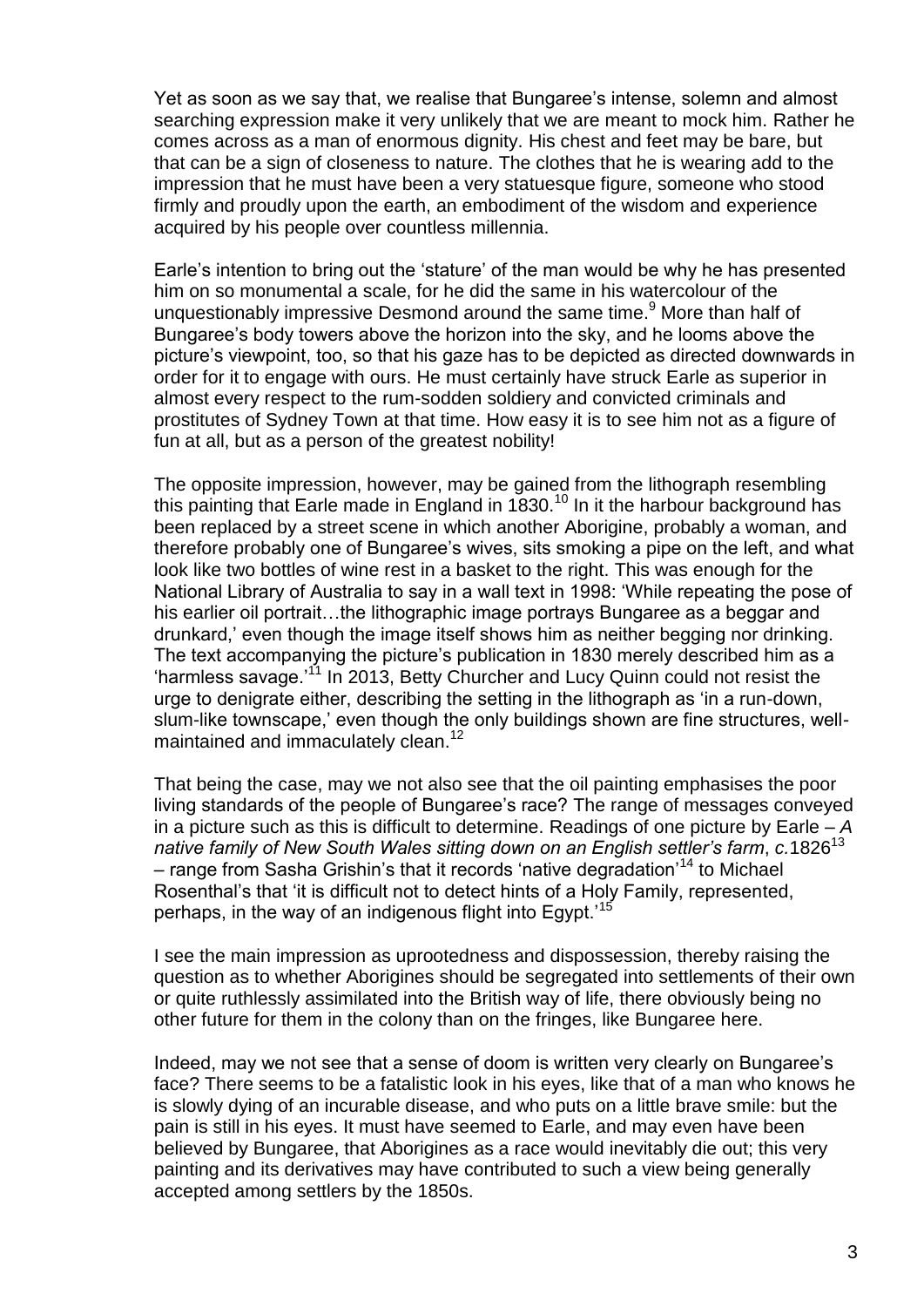What about his funny clothes? Well, perhaps they looked even funnier to him. May we not credit him with a sense of humour as keen as our own? It is even possible that he donned them as a deliberate sendup of the fine feathers so many of the colonists felt they needed before they could consider themselves ladies and gentlemen.<sup>16</sup> Surely Richard Neville grossly underestimated Bungaree's intelligence when he wrote that 'he [Bungaree] did not understand the intense symbolism to Europeans of the cast-off military clothes he was given'; it is more likely that he understood all too well. Neville went on to argue that just as the African Billy Waters in London played the comic, while also wearing cast-off military clothing and a cocked hat, Bungaree 'was cast in the role of antipodean "negro comedian".'<sup>17</sup>

In this connection it is useful to recall that Ralph Ellison, author of *Invisible Man*, in arguing that other Americans replaced their image of African Americans in the United States as darkie minstrels with the notion of the trickster, the smart man playing dumb in order to protect himself, added: 'Very often, however, the Negro's masking is motivated not so much by fear as by a profound rejection of the image create to usurp his identity.<sup>'18</sup> Darryl Pinckney commented: 'The tragic face behind the comic mask that Ellison felt was so central to black folk culture was really intelligence, the black person's conscious refusal to accept any interpretations of reality other than his own.<sup>'19</sup> J.J. Healy used George Deveraux's study of the Plains Indians of America, about an 'areal culture pattern' outliving a tribal one, to speculate in Bungaree's case that 'actions which from the outside look absurd, like his dressing up, do not necessarily or logically imply internal, non-purposive absurdity.<sup>20</sup> Therefore Candice Bruce and Anita Callaway had good reason for their judgement: 'It is difficult to escape the conclusion that Bungaree's performance (for that was what his life had become) was aimed at the pomposity of white authority.<sup>21</sup>

On the other hand, he can be seen to look not only remarkably handsome in the British army or navy jacket, he also looks surprisingly at home in it. Combine that with the way in which Bungaree's dominating figure dwarfs Fort Macquarie and HMS *Warspite*, *Fly* and *Volage* and possibly the French corvette *Astrolabe* in the background<sup>22</sup> and the painting could be interpreted as saying: 'Do not underestimate the Aboriginal people! Do not misinterpret our welcome as weakness! For we, too, can be warlike, as the armed struggles that have already occurred make clear. Treat us properly, or you will find the cocked hat raised in welcome turning into a boomerang in our hand that will inaugurate a general and prolonged war of Aboriginal resistance!'

However, if we were to see that in the painting, it might be a most imaginative piece of back-projection. Any Australian who could cheerfully wear the uniform of the occupying colonial power must have been acting more as some kind of stooge for the settlers from abroad than as a champion for his own people. Such misplaced trust in the intentions of the British, if true, would show him up as quite an Uncle Tom.

Ludicrous, dignified, noble, uncivilised, doomed, self-mocking, belligerent, or a stooge: which is it to be? Neville ruefully concluded:

None of these portraits can be said to reveal Bungaree. Nor can any one portrait be taken as being exclusively representative of European attitudes towards Aborigines. The nature of these portraits were [*sic*] very much determined by the nature of the contact the artist had with Bungaree. For all of these images, and anecdotes, one never quite feels that a man emerges.<sup>23</sup>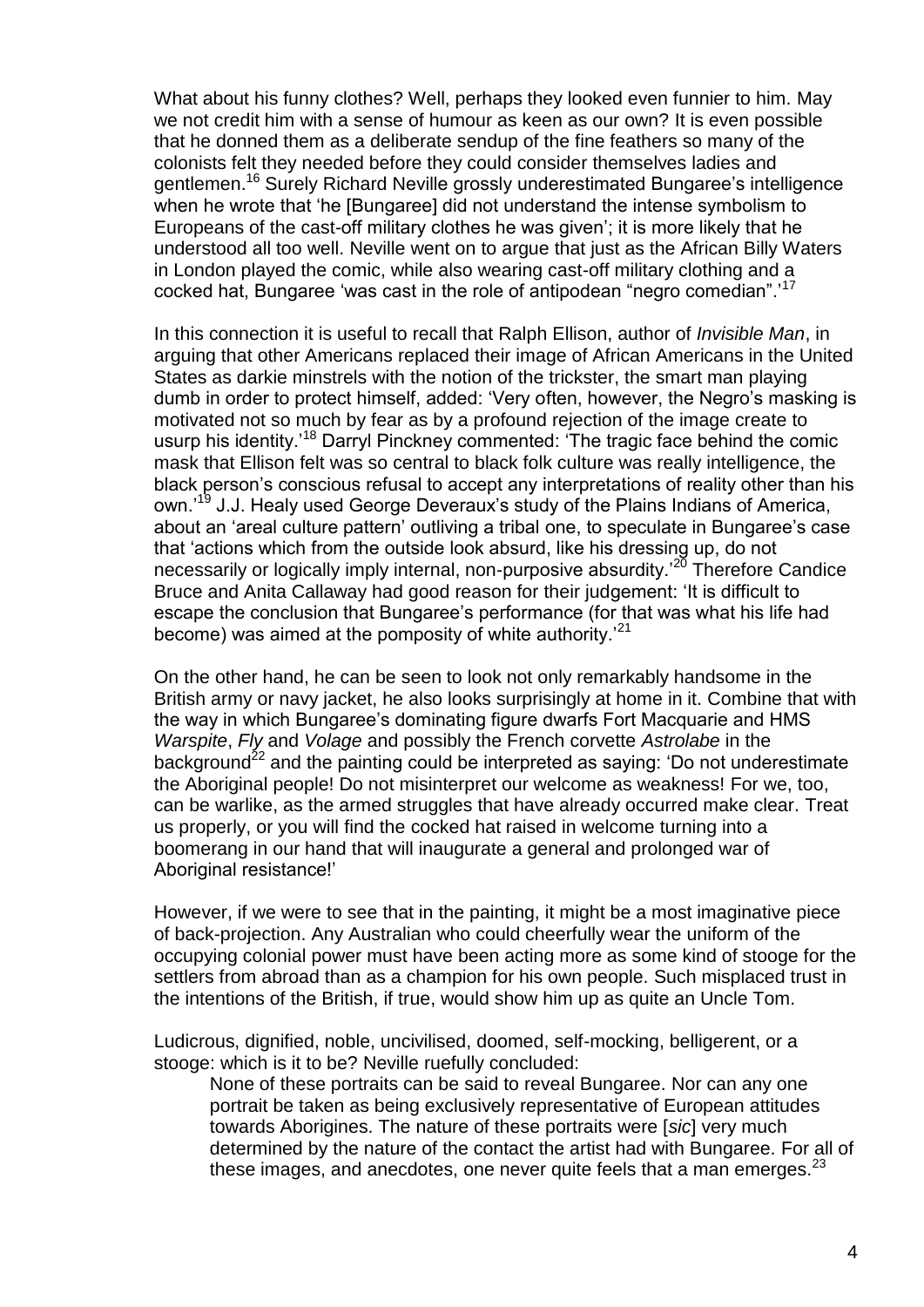Bruce and Callaway wrote of Earle's several portraits of Bungaree as seeming 'to lie on a puzzling gradient between sympathetic representation and caricature,' concluding that 'much of the ambivalence in interpretation…has to do with different layers of interactive caricature: whites parodying blacks parodying whites – ad infinitum.<sup>24</sup> Even the most progressive Europeans of the time were hopelessly prejudiced, Denis Diderot, for instance, a leading philosopher of the French Enlightenment, opining in 1767 regarding the associations of night and day, darkness and light:

I believe that negroes are less beautiful to themselves than whites to negroes and to other whites. It is not in our power to separate ideas that nature has brought into association. I'd change this view, if told that negroes are more intensely moved by darkness than by the brilliance of a beautiful day.<sup>25</sup>

Earle himself wrote in his journal, published in 1832, that Aborigines were the 'last link in the great chain of existence which unites man with the monkey.' That Charles Darwin told his sister in 1835 that 'I had read Earle's book,' and that Earle spent almost a year with Darwin on the *Beagle*, persuaded history professor Paul Moon at the Auckland University of Technology that it was highly likely that Earle played a role in helping Darwin formulate the theory of evolution in *On the Origin of Species* published in 1859.

Does all this prove that we cannot learn what actually occurred in the past from works of art? In some cases, most decidedly yes! For example, if one were to take Fiona Foley's *Land deal* at face value (see illustration),<sup>26</sup> one would assume that Batman's deal with the Aborigines of Port Phillip Bay was successful. After all, the text that is part of the installation reads:

After a full explanation of what my object was, I purchased two large tracts of land from them – about 600,000 acres, more or less – and delivered over to them blankets, knives, looking-glasses, tomahawks, beads, scissors, flour, etc., as payment for the land, and also agreed to give them a tribute, or rent, yearly. John Batman.<sup>27</sup>

In addition, Kate Davidson, one of the curators at the National Gallery of Australia, could write in an official Gallery publication:

*Land deal* emphasises the profound irony of the situation; for the few objects placed on the wall, immense tracts of land were actually taken, yet officially the legitimacy of these original transactions is ignored and they prevail without redress.<sup>28</sup>

And Gloria Morales, a National Gallery of Australia conservator, could write in another Gallery publication about John Batman's 'purchase of the land on which the city of Melbourne now stands.'<sup>29</sup>

To find out what actually happened, however – that Batman's 'treaties' were almost immediately invalidated by the British government and the colonial authorities – one has to ignore the artist's implications and the Gallery's commentaries and go to the history books or, better still, to the primary sources. The 'legitimacy' of the 'treaties', which were almost certainly invented by Batman, was not 'ignored' and the 'transactions' did not 'prevail without redress' for the simple fact that the British government and the local authorities wanted to retain for themselves the profits of selling land seized from Aborigines.<sup>30</sup> Artists and art museums are *not* to be relied on as interpreters of historical documents.

It is now that someone interrupts, protesting that so much of that kind of real historical evidence is available about Bungaree that we should cease any kind of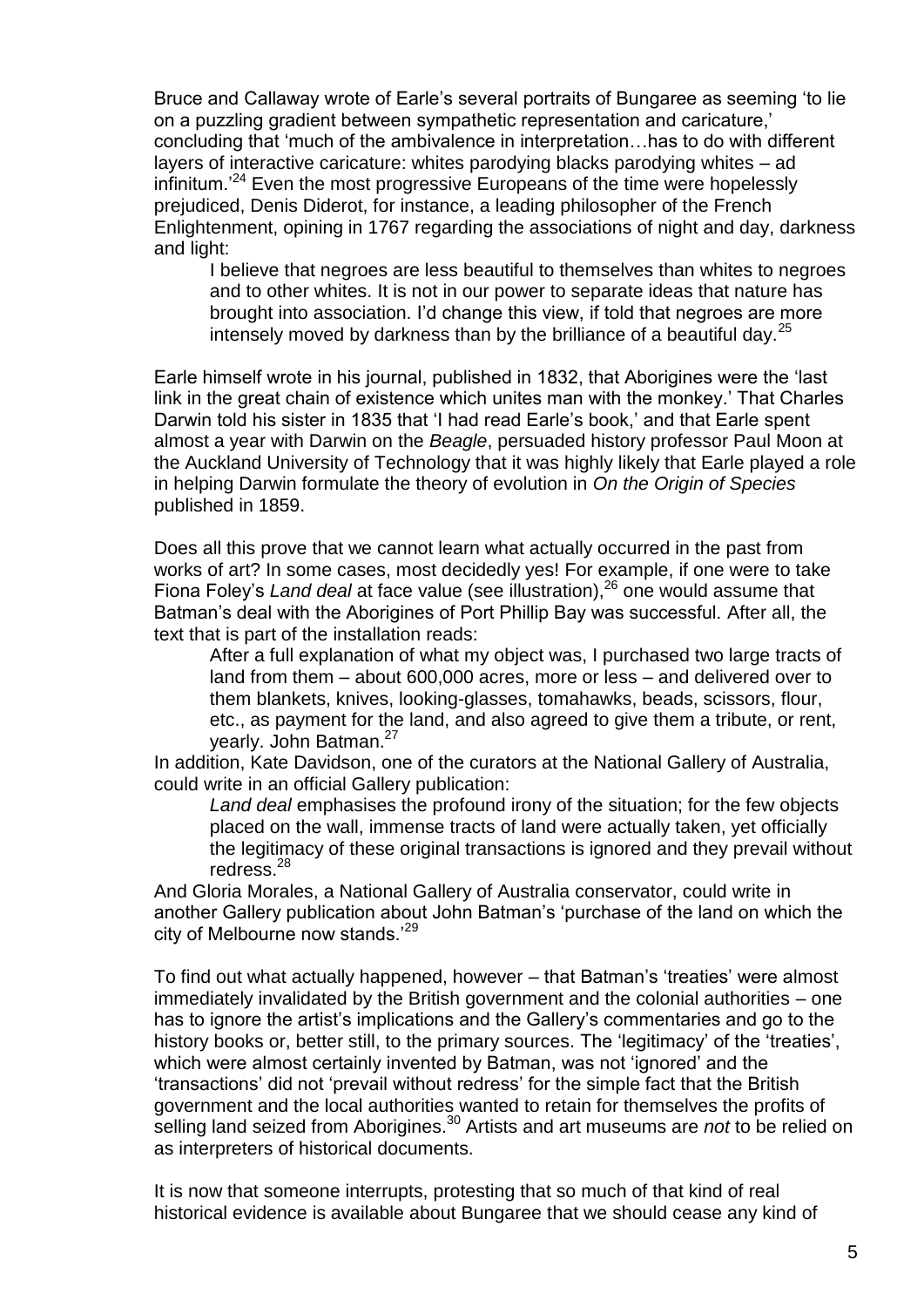speculation based on a mere picture. Pliny may have rhapsodised about portrait busts because 'there is no greater kind of happiness than that all people for all time should desire to know what kind of a man a person was,<sup>31</sup> but to try to do so from most portraits would be like trying, in Oscar Wilde's novel, to discover the moral history of Dorian Gray by examining his notorious image. We have to free our minds of all those superstitious hangovers about the artist as seer, and about the essence of a persona being captured in the sorcery of the sitting and lingering on in the keepsake of a portrait after death. Of course we cannot learn what things were like in the past from works of art!

It is true that even in real life many people do not look as they are supposed to, their age, mood or a new hair cut playing havoc with our expectations: how much more true must it be that portraits are misleading? Many people are not as young or as beautiful as they are painted, just as many are not as evil and ridiculous as they appear in newspaper cartoons. We prefer to ignore that many a subject of an angelic portrait has also engaged in financial fraud, sexual harassment, domestic violence, tax evasion, drunken driving or cheating on their spouse: can we think of a famous Australian in one of those categories whose portrait brings out that facet of their character? Even with hindsight?

No, portraits are about appearances. Or – in line with the Italian saying *ogni dipintori dipinge se*, all painters paint themselves – they reveal the portraitist, as Joy Hester's pictures of other people do (as opposed to Thomas Griffiths Wainewright's portrait of the Cutmear twins, which notoriously does not $^{32}$ ); or they represent a type, like Noel Counihan's portraits of Australian soldiers in the American War Against Vietnam; or they are portraits about portraiture, as are Chuck Close's huge paintings from photographs and Thomas Ruff's huge photographs of characterless young faces. The classical Chinese portrait painter, Gu Kaizhi (*c*.344–*c*.406), said he sacrificed exact physical likeness to show the soul of a person, and Adolf Loos wrote underneath Oskar Kokoschka's portrait of him that 'This picture is a better likeness than I am myself.<sup>'33</sup> Stella Bowen:

I know that for my kind of painting the fleeting expression and the dramatic moment are quite wrong. What I would always wish to get is something representing *all* the moments – something timeless and tranquil. Thus the best sitters are often those who offer up their faces naked and unconscious, as it were…In London I once painted the actor Hugh Miller…and he was a grand subject physically. But I found myself disconcerted by his instant comprehension of the particular aspect of his face I was after, and his complete control over his expression. I was used to sitters who talked and changed and left me to piece together a composite impression. In the case of the actor, there seemed nothing left for me to do that the camera could not have done better.<sup>34</sup>

But even such artists could present but one image at a time. Marcel Proust's narrator, on the evidence of opposing qualities in M. Verdurin:

I concluded that it is as difficult to present a fixed image of a character as of societies and passions. For a character alters no less than they do, and if one tries to take a snapshot of what is relatively immutable in it, one finds it presenting a succession of different aspects (implying that it is incapable of keeping still but keeps moving) to the disconcerted lens.<sup>35</sup>

Mention of the camera can remind us that in many cases, especially prephotography, there is no sure test of a portrait's verisimilitude; in traditional art a portrait often fell into a stock mould for that kind of person, or came out as a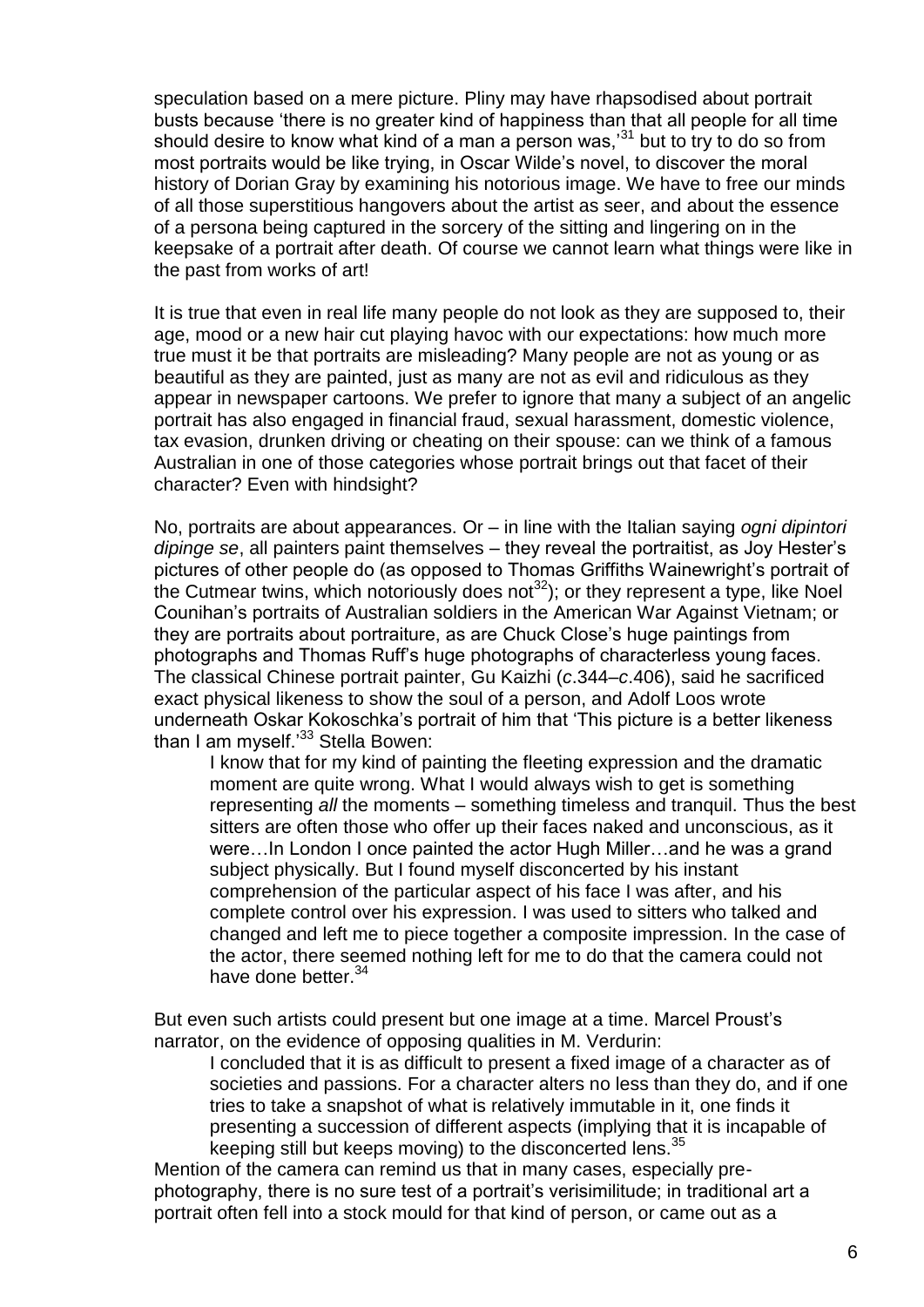particular artist's stylised manikin. Paul Valéry recalled 'The great arguments I used to have with Marcel Schwob [1867–1905, writer] as we stood looking at Hals's *Descartes*. He would insist it was a "good likeness." "Of whom?" I would ask.'<sup>36</sup> 'There's nothing more fascinating,' Bill Henson told Sebastian Smee, 'than to have someone stare out of [an image] into your eyes, yet never allow you to know anything about them.<sup>37</sup>

Possible interferences include the artist's desire to produce a work of art rather than a likeness, and the sitter's desire not just for the reverse but for a flattering rather than a truthful likeness. Stella Bowen:

There is…a real danger of loss of freshness if you begin fussing. And you do get fussed by clients who think that ordering a portrait is like ordering a coatand-skirt, and are determined to get a good fit. It is absolutely necessary to grow a protective crust against these. The English critic [Reginald Howard] Wilenski once told me that in his opinion it was impossible for a professional portrait painter to remain honest as an artist. He might start well enough, but would be bound to succumb to the pressure of his sitter's wishes.<sup>38</sup>

And again:

It is often on just those occasions when I am most satisfied with a likeness that I fail to please and on those when I fall into a watered-down generalisation that I am acclaimed. On the whole there is no limit to the amount of flattering that sitters desire…Small wonder that 'pure' painters despise the murky trade of the portraitist.<sup>39</sup>

Archibald Alison, writing in 1790, was very clear about the difference between the history writer and the poet (and, by analogy, the painter):

In describing the events of life, it is the business of the historian to represent them as they really happened; to investigate their causes, however minute; and to report the motives of the actors, however base or mean. In a poetical representation of such events, no such confusion is permitted to appear. A representation destined by its nature to affect, must not only be founded upon some great or interesting subject, but in the management of this subject, such means only must be employed as are fitted to preserve, and to promote the interest and sympathy of the reader. The Historian who should relate the voyage of Aeneas, and the foundations of Rome, must of necessity relate many trifling and uninteresting events, which could be valuable only from their being true. The Poet who should attempt this subject, must introduce only pathetic or sublime events…and must spread over all that tone and character of dignity which we both expect and demand in a composition, destined to excite the sensibility, and to awaken the admiration of mankind.<sup>40</sup>

'Signs are historical products which play with history,' wrote Jeremy Gilbert-Rolfe. 'History never emerges unscathed from a work of art, which is why art is not actually very popular with historicists, who are always trying to make it be responsible to history, that is, to stop it playing<sup>-41</sup> in other words, although it was not necessarily Earle's intention, his portrait of Bungaree 'plays' with history.

So now let us begin to add to what we can see in this picture with our eyes that which can be gleaned from other historical records: in the terms of Rolfe's formulation just quoted, let us see if it is possible to stop Earle's portrait of Bungaree 'playing with history' by equipping ourselves with the external knowledge that will enable us to interpret this 'sign' in an historically 'responsible' manner.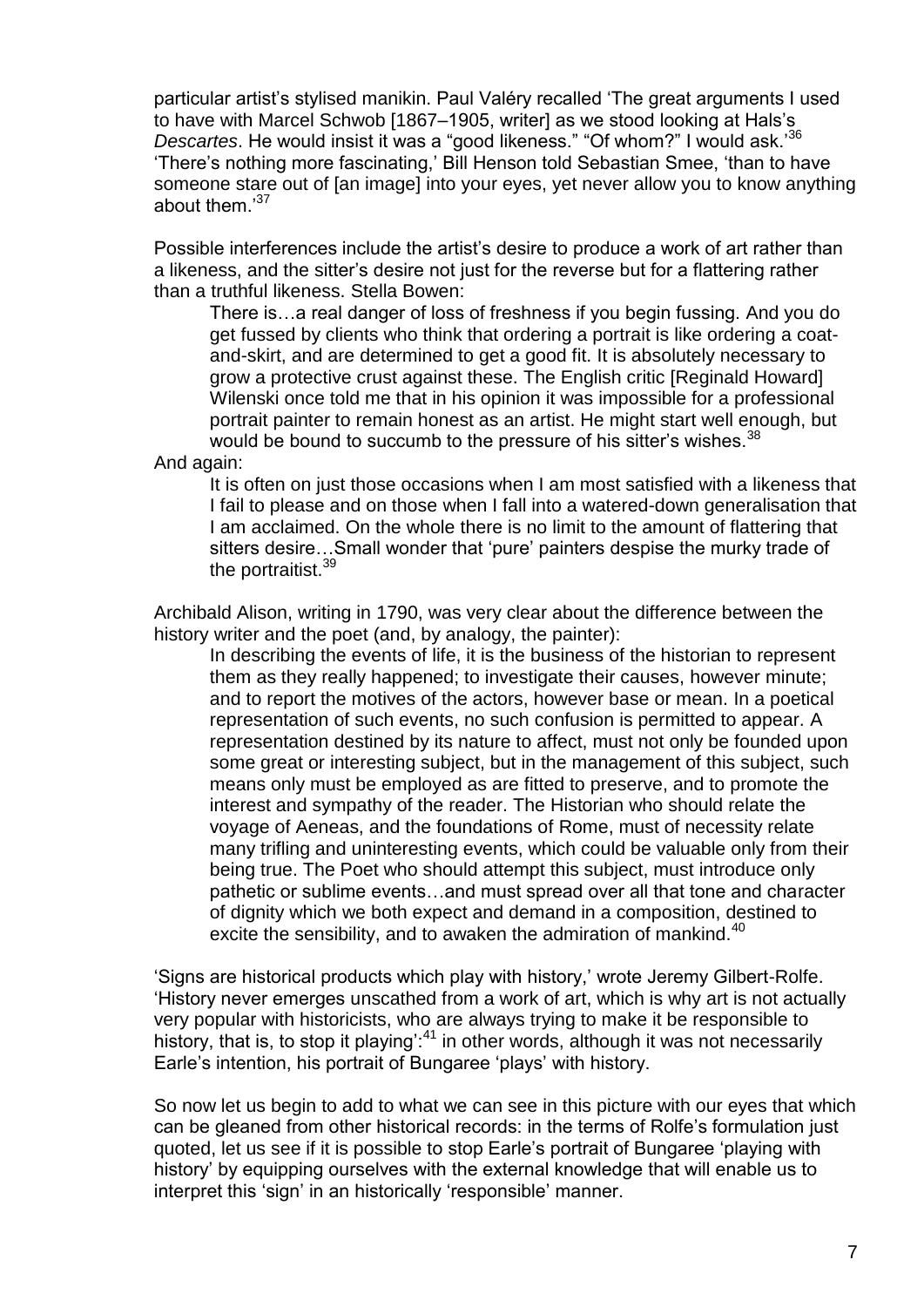First-hand eye-witness accounts of Bungaree fall neatly into two periods: those from 1799 to 1804 when he was in his thirties, and those from 1814 to his death in 1830 aged around sixty. $42$  In the earlier period the things said about him included: – Matthew Flinders admired him for his 'good disposition and manly conduct';  $43$ praised him as 'an intelligent native';<sup>44</sup> described how he relied heavily on him as an intermediary with unknown groups of Aborigines on their trip to Hervey Bay in the *Norfolk* in 1799 and around Australia in the *Investigator* in 1802–03;<sup>45</sup> wrote of him as 'the worthy and brave fellow';<sup>46</sup> claimed him as 'my humble friend' and 'my native friend"; $47$  described how he 'lanced a spear with it [his woomera] very dexterously, and to a great distance';  $48$ 

– David Collins described him as going up to an unknown group of Aborigines in Queensland 'in his usual undaunted manner';<sup>49</sup>

– Robert Brown reported that he 'boldly went up to a considerable party of them [unknown Aborigines] arm'd with spears':<sup>50</sup>

– Charles Menzies told Governor Philip Gidley King: 'He is the most intelligent of that race [Aborigines] I have as yet seen and should a misunderstanding unfortunately take place he will be sure to reconcile them'; $51$ 

– The *Sydney Gazette* reported how he had amazed non-Aboriginal spectators with the force and accuracy with which he wielded a returning boomerang, describing him as 'a native distinguished by his remarkable courtesy.<sup>52</sup>

The following reports are a small selection from the latter period, 1814–30: – He was a leader of the remaining and regrouped Aboriginal people between Sydney Harbour and Broken Bay at the mouth of the Hawkesbury River, accepting the title of chief and even king. The brass gorget or breastplate worn around his neck in the Earle portrait, given to him by Governor Lachlan Macquarie, was inscribed: 'Boongaree Chief of the Broken-Bay Tribe 1815.'<sup>53</sup> In 1815 Macquarie also issued Bungaree a land grant at present day George's Heights or George's Head in the Mosman area of Sydney on the northern side of the harbour. Bungaree later received a boat from the Governor and lived on it with his principal wife, Gooseberry,<sup>54</sup> and a few others of his people (who were the *Guringai* or *Kuringai* sub-tribe of the *Eora* or *Dharawal* people<sup>55</sup>); at one stage he had five wives, Askabout, Boatman, Broomstick, Onion and Pincher:<sup>56</sup>

– George Howe wrote of him in 1815 that he 'has ever been distinguished for the docility of his manners; his kind and tractable disposition, his friendly demeanour; his general utility';<sup>57</sup>

– Phillip Parker King, with whom Bungaree sailed to western and northern Australia in the *Mermaid* in 1817–18, and for whom he performed the same services as he had for Flinders, said he was 'of a sharp, intelligent and unassuming disposition.<sup>58</sup> and he painted Bungaree's portrait:<sup>59</sup>

– Allan Cunningham said he had 'speared a great many fish,' and again 'had with great skill speared some fish,<sup>'60</sup> and called him 'our worthy native chief...of whose little attentions to me and others when on these excursions [to gather botanical specimens] I have been perhaps too remiss in making mention, to the enhancement of the character of this enterprising Australian';<sup>61</sup>

– Alexander Berry tended him in 1819 'when he was savagely beaten in a drunken broil,' saying he 'was a man decidedly of considerable natural talent – very faithful & trust worthy – but had all the defects of his Race – in consequence of which all the trouble and expence [*sic*] bestowed by the humane Macquarie to amiliorate [*sic*] his condition proved abortive, as in every other instance'; $62$ 

– Augustus Earle, with reference to this painting, wrote that Aborigines '(and particularly this man) are great mimics, and the graceful bow he makes to strangers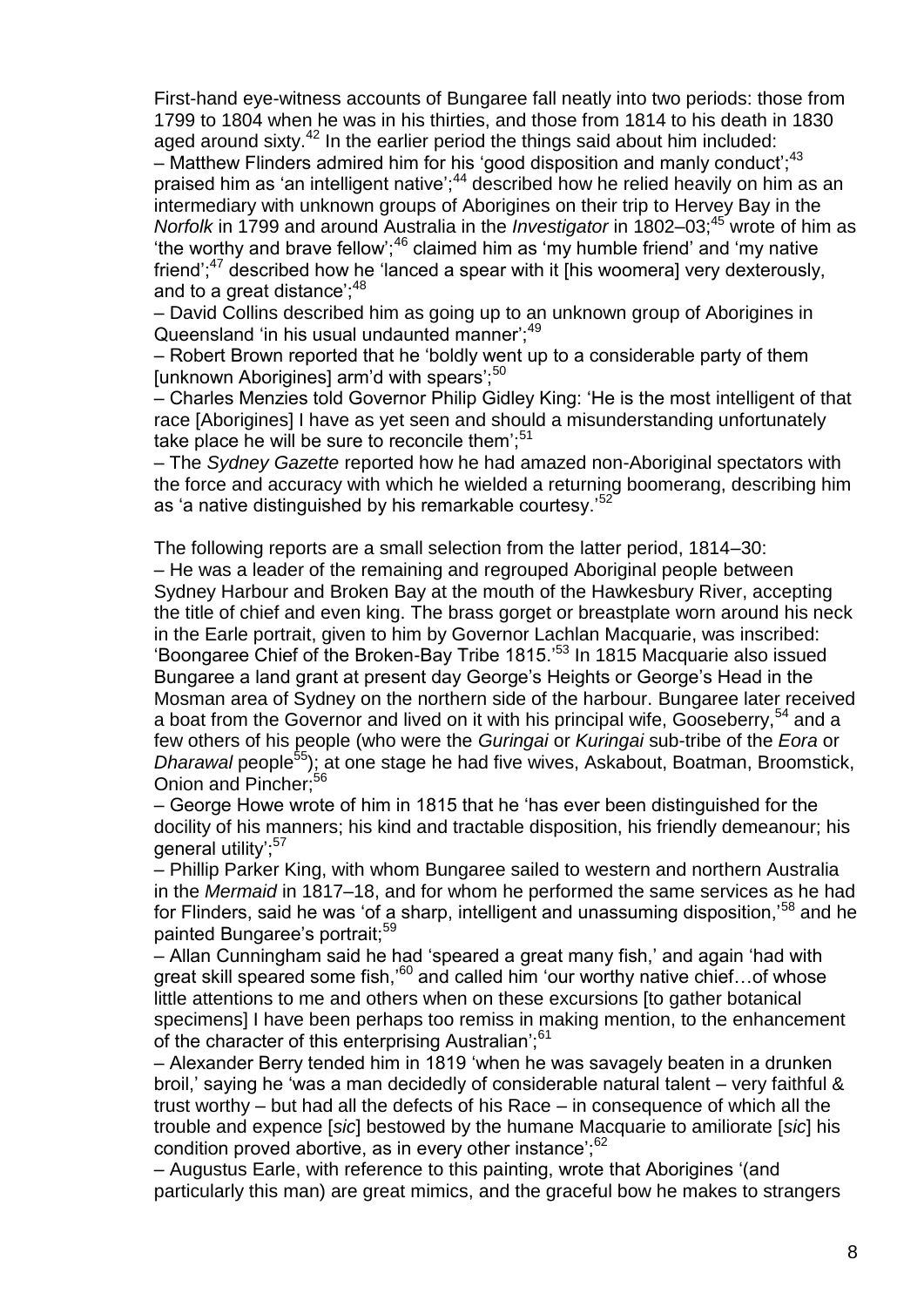he copied from one of the Governors, and those who recollect the original, say it is exact<sup>; 63</sup>

– Many visitors to Sydney described how he would come aboard with his entourage, first bowing, then begging, then getting drunk;

– Fabian (Thaddeus) Bellingshausen reported his telling him in 1820 that during the winter 'I drank a great deal';<sup>64</sup> 'He is about 55 years of age; he has always been noted for his kindness of heart, gentleness and other excellent qualities and has been of great service to the Colony…He has often endangered his life in his efforts to keep the peace within his tribe. A few years ago an escaped convict fell into the hands of another tribe. They robbed him, took his axe away from him, and were about to kill him. Boongaree appeared on the scene, took the man under his protection, secured his freedom, and then for three days carried him on his back to Port Jackson, taking him across rivers and feeding him on roots. He asked for no reward, save the fugitive's pardon. The Government of the colony gave Boongaree a long boat as a present. He is a generous man, generally beloved for similar kind actions';<sup>65</sup>

– René-Primevère Lesson wrote about Aborigines' scars: 'Bongarri, for example, the wretched chief of the Sydney Cove tribe, showed us his skull, quite shattered by numerous blows of a club which would have felled a strong animal. One of his arms also had been broken by a blow from the same weapon<sup>'; $66$ </sup> but this did not redeem Bungaree in his eyes: 'The corvette La Coquille had scarcely dropped anchor in Sydney Cove when Bongarri and his band, composed of almost half a dozen individuals, came to levy a tribute on our curiosity…This chief has had the reputation of a fine warrior, he is also esteemed by neighbouring tribes and his honourable scars prove that blows from spears and war clubs have never made him retreat; but it is hard to find the hero in the arrant drunk and stubborn beggar who comes each day during our stay in port to harass us for brandy or tobacco. Miming, bowing and scraping and pulling faces, his grotesque get-up made him look more ridiculous';<sup>67</sup> Bungaree's wives he called 'the most striking, the ugliest, the most disgusting creatures that I had ever seen. These ladies, wrapped in a dirty woollen blanket instead of a cambric gown, had their hair covered in nits and lice; the whole seasoned with a smell capable of asphyxiating the most obstructed nose in creation';<sup>68</sup>

– Hyacinthe de Bougainville called him a 'master cheat' for lying about having just broken his arm looking for a lost sailor, when it had been broken years before;<sup>69</sup> – Peter Miller Cunningham described his 'bare and broad platter feet, of dull cinder hue, spreading out like a pair of sprawling toads, upon the deck before you';<sup>70</sup> 'I could not help contrasting, to his disadvantage, His Majesty's Appearance with that of the North-American chieftains with whom I had been in the habit of mixing; however, years of drunkenness and some starvation no doubt had their effect in emaciating his frame – the blessings which civilization has bestowed upon the unfortunate aboriginal population'; $^{\prime}$ <sup>1</sup>

– Roger Oldfield wrote: 'Bungaree, the chief, often receives cast-off clothes from naval and military officers; but they are generally too valuable to be long retained, when his exchequer is empty…Bungaree accosts any gentleman he meets, quite in a familiar manner; but if the intercourse extends beyond a passing compliment, he always avails himself of it to make a serious request – for the loan of one dump (1s. 3d)...The familiarity of their [his tribe's] address is often taken to be impudence';<sup>72</sup> – Jules Dumont d'Urville saw his clothes as 'extremely dirty and almost in rags.'<sup>73</sup> but reported how responsible he felt over helping to organise 'a kind of congress to settle for ever the differences existing between the diverse neighbouring tribes of Sydney<sup>74</sup> and an initiation ceremony, and remarked on how 'he seemed imbued with the dignity of a tribal chief<sup>75</sup> when painted ready to participate in the latter; but he also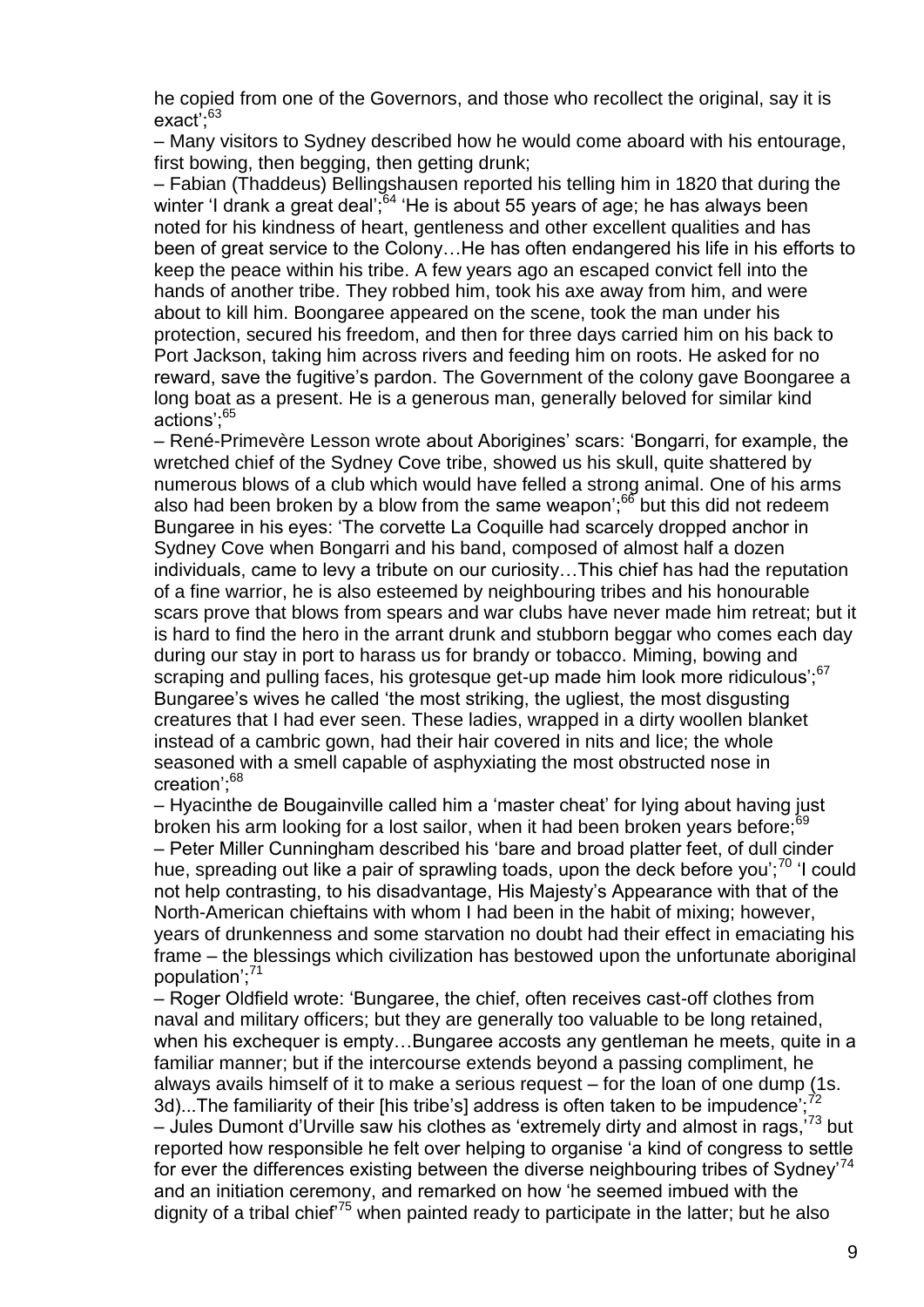related how Bungaree had promised him a returning boomerang, but 'when I left he failed to keep his word on this matter as on several others.<sup>76</sup>

From these and other first hand accounts of Bungaree by Robert Dawson, $^{77}$  Richard Sadleir<sup>78</sup> and others, J.J. Healy concluded: 'The Aborigines of Sydney may have known everyone, according to [Barron] Field. Clearly, no one knew them.'<sup>79</sup> The *Australian Dictionary of Biography* entry for Bungaree notes that among other things he was 'an Aboriginal of medium build, 5 ft. 8 in. [1.73 metres] tall, with a happy disposition and much intelligence,' and that he lived 'and slept' in the discarded uniforms and cocked hat, and that he 'affected the walk and mannerisms of every governor from Hunter to Brisbane and perfectly imitated every conspicuous personality in Sydney. He spoke English well and was noted for his acute sense of humour...It seems likely that Bungaree's facile exhibitionism too easily impressed his white contemporaries...<sup>80</sup>

Of Augustus Earle we can also find out too much to report here. Arriving in Sydney in 1825, he quickly became the most sought-after painter in the colony, receiving many commissions to paint the portraits of Governor Brisbane, military officers and other leading citizens. He opened his own art gallery in George Street in the following year, and set up the first lithographic press in the colony, so that the painting and associated lithographs of Bungaree he made at that time must be seen as intended for sale in the first instance to non-Aboriginal colonists, and therefore in some sense as designed to appeal to them and to their hip-pockets; as Neville said, 'For Earle to choose [Bungaree] as the subject of his first lithograph suggests he thought his notoriety would sell prints.<sup>81</sup>

Referring to the Aborigines, Earle wrote that 'The natives…seem of the lowest grade…Their limbs are long, thin, and flat, with large bony knees and elbows; a projecting forehead, and pot-belly…they have neither energy, enterprise, nor industry…A few exceptions may be met with; but these are the general characteristics.<sup>82</sup> As Rosenthal pointed out,  $83$  Earle's written opinions were often contradicted by the sympathetic portrayals of Aborigines to be found in his pictures, such as in *A bivouac, day break on the Illawarra Mountains*, 1827, but Neville used the diminished size of his painting of Bungaree, compared to his life-sized portraits of Governor Brisbane and Captain Piper, to conclude that the painting 'is not a record of the powerful, but a document of the curious. [It]…is certainly not derogatory. Its appeal lay…in…its theatricality and difference, with a humorous twist to the conventions of European portraiture.<sup>84</sup>

There is much new information here, additional to any that we could have derived from the painted portrait alone. This new information, from written sources, helps us to interpret some aspects of that portrait better than we could have without it. But it is also true that all the information comes from non-Aboriginal sources, most of whom had a strong interest in putting as favourable a gloss as possible on their own exploits.

Bungaree was never reported as protesting, even mildly, at the violence often perpetrated on Aborigines by the colonists. If it was because he did protest but his protests went unreported, it means that he was seen as a useful collaborator by the colonists; Neville held that 'His essentially fictitious kingship was formally bestowed on him by Governor Macquarie in February 1815 in an attempt to create one person of authority through whom he could mediate with other Aborigines.<sup>85</sup> If it was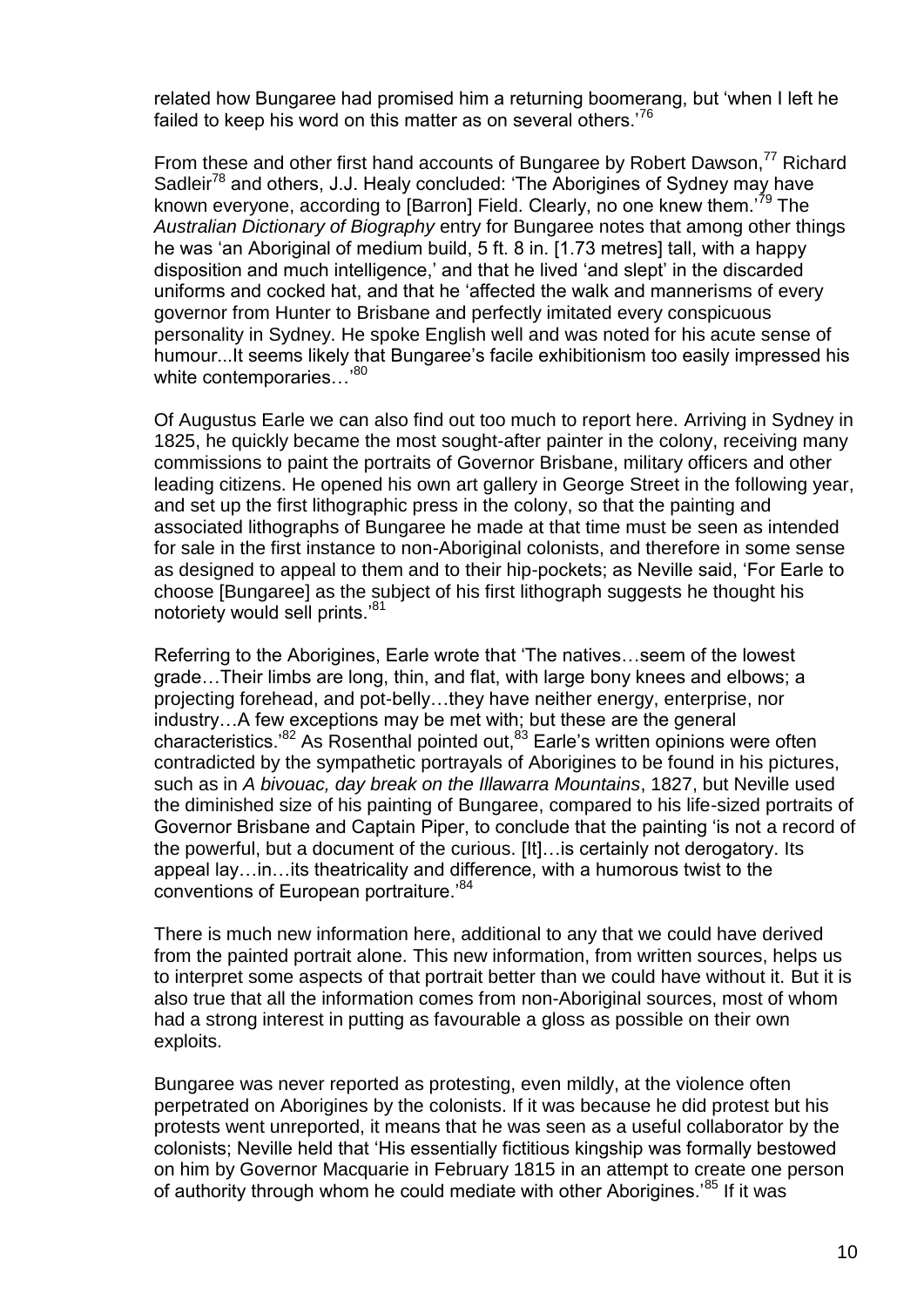because he did not in fact protest, it means that he was to some degree a traitor to his own people.<sup>86</sup>

Was that a factor in so many places in Australia being named Bungaree? For example, in South Australia: Bungaree Station near Clare; in Western Australia: Bungaree Primary School in Rockingham, and Bungaree Road in Wilson; in Queensland: the town of Bongaree on Bribie Island, Bungaree Creek, Bungaree Shoals, and Bungaree Environmental Park; in New South Wales: the Bungaree Lowline Cattle Stud in Tamworth; Bungaree Road in Pendle Hill; Bungaree Earth Cottages near Wentworth Falls in the Blue Mountains; Bungaree Bay in the Myall Lakes National Park; Bungaree Street in Telarah in the Hunter Valley; in Tasmania: Bungaree Creek, Bungaree district and Bungaree Road on King Island in Bass Strait. There are even a Big Bungaree Bay and a Little Bungaree Bay on Stewart Island in New Zealand. And there was *HMAS Bungaree*, built in 1937 and used as a minesweeper in World War 2, but itself destroyed by a mine in the Mekong River, Vietnam, in the mid-1960s.

The Bungaree Aboriginal Council in Glen Innes, New South Wales, along with the other sites in the Hunter and New England districts listed above, was probably named after the Bungaree tribe in the southern New England area from which the Aboriginal artist, Lesley Murray, says her Moych people are descended.<sup>87</sup> Likewise, the town of Bungaree near Ballarat in Victoria, celebrated in the folk song 'Cockies of Bungaree,' may have been named after the Bungarie who supposedly made his mark on Batman's 1835 invented treaties with the Aborigines of Port Phillip; Batman described him as one of the 'chiefs of a certain tribe called Dutigalla'; some have thought that it could have been Bungerim, a leader of the Boiberits, but it is more likely that Batman simply borrowed the name of the well-known Sydney-sider.<sup>88</sup>

The non-Aboriginal sources for the historical facts, along with other factors, would appear to make it more difficult, not less, for us understand the man Bungaree, to appreciate the meanings of all the relations in which he was involved and to reconstruct what he made of the times through which he lived. Although some of those matters would become clearer after sifting through the work of anthropologists, economic historians, social historians and so on, I suspect that the outcome would be to sharpen most of the more important questions rather than to provide answers. Geoffrey Dutton, for example, attempted to characterise Bungaree as 'a figure of tragic splendour,' but in real life is tragedy ever splendid? And one cannot but wonder if Dutton's summation, that Bungaree 'mocked the white men by mocking himself,' was as apparent either to Bungaree or to the British settlers.<sup>89</sup>

Earlier we learned that when a person's outward appearance has been represented to us in a portrait we must constantly revise our estimate of what those appearances mean. Now it appears that when we have cut away the games the artist has been playing in depicting, and the games the subject has been playing in posing, and we are left only with bare facts, we are not necessarily much better off. The reporters' subjective involvement, and our own, makes anything like objective and therefore definitive description and assessment chancy in the extreme.

Gilbert-Rolfe may well have been right to say that 'signs are historical products which play with history,' but he was probably wrong to cite works of art as prime examples of such irresponsible signs, for it would seem that written records are also signs, and no less playful than other kinds.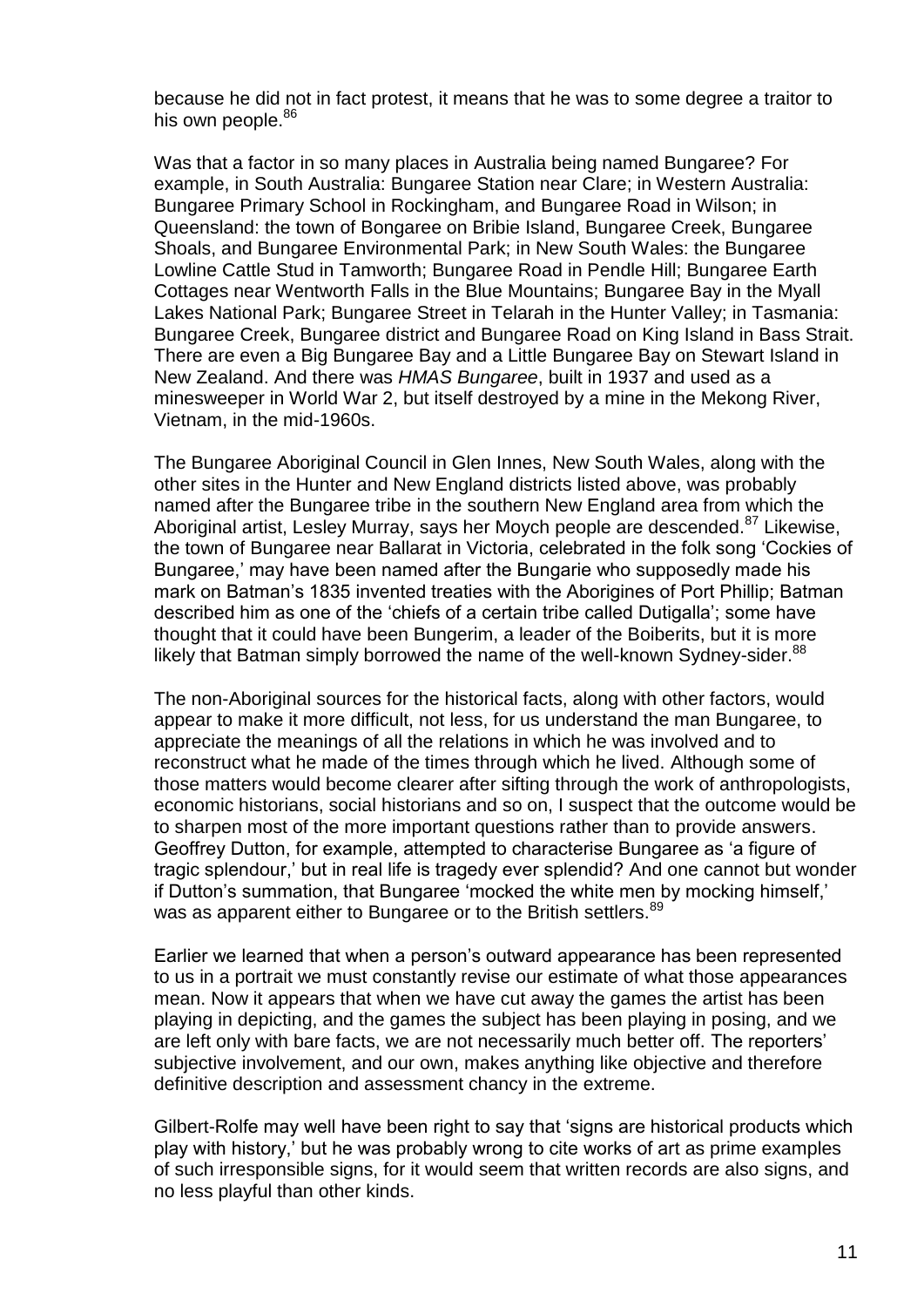Historical sources of all kinds, including works of art such as this portrait of Bungaree, but also including written records, do not answer our questions about the meanings of things. They only raise questions, leaving it up to us to make of them what we can and will. This fact is well dramatised in another portrait of Bungaree held by the National Gallery of Australia, a lithograph made by William Fernyhough in 1836,<sup>90</sup> for in it, although the clothes are delineated in black on white, the actual body of the man, wherever it appears, is shown in solid black silhouette, making any reading of him at all extremely difficult. So, hello, unknown and unknowable Bungaree!

Other depictions of Bungaree in the National Gallery of Australia include:

 Charles Rodius, *King Bungaree, Chief of the Broken Bay Tribe, New South Wales. Died 1832*, 1834, lithograph, additions in gouache, 22 x 13.2 (image), 29.6 x 23.8 (sheet), purchased 1985;

 Juan Davila, *Portrait of Bungaree*, 1991, screenprint, watercolour additions, four prints each 120.2 x 77.2 (image), 121.4 x 80.2 (sheet), Gordon Darling Fund 1992.

In the half a century from the early 1890s Aborigines and Aboriginal art hardly appeared in the art – not even in the landscapes – of the non-Aboriginal settlers of Australia; in the same period African Americans almost disappeared from United States fiction. 'Foreigners' do not make a significant appearance in the art of any country (how many poems about Asians do non-Asian Australians know?), making art, in such respects as these at least, one of the most conservative of all institutions.

Bernard Smith put the beginning of the Freudian blindness at 1880.<sup>91</sup> Ian McLean put the end around 1940: 'Except for Fox's painting [*The landing of Captain Cook at Botany Bay 1770*, 1902], and a few other studies, Aborigines disappear from non-Aboriginal art, not to appear again until the time of the Second World War.<sup>'92</sup> Exceptions, mostly minor, exist in the work of Rex Battarbee, Frances Derham, Thomas Dick, William Dobell, Will Dyson, E. Phillips Fox, John A. Gardner, Harold Herbert, Percy Leason, Louis McCubbin, W.B. McInnes, Sydney Long, B.E. Minns, A.T. Mockridge, Arthur Murch, Axel Poignant, Harry Raynor, William Ricketts, Charles Wheeler and Blamire Young, and in the comic strips of Stan Cross and Alex Gurney.<sup>93</sup>

From the 1820s to the early 1890s depictions had occurred in the work of Augustus Earle, Benjamin Law, William Fernyhough, Charles Rodius, Thomas Bock, James Wilson, Benjamin Duterrau, John Glover, Theresa Walker, George French Angas, J.M. Crossland, Robert Dowling, Eugene von Guérard, Henry Hart, J. Harvey, Charles Woolley, Charles Walter, Daniel Marquis, Henry King, J.W. Lindt, Fred Kruger, J.W. Beattie, Oscar Friström, Tom Roberts and others.<sup>94</sup>

Race difference has been the basis for sexual prohibitions; it has also added to sexual interest (because of its potential to widen the gene pool?), and has been a pretext for sexual license and predation. Religion usually deepens racial divisions, but sometimes it crosses them, with Christian Europe worshipping a Jew, and East Asian Buddhists a Nepalese Indian. Art, too, usually reflects and thereby reinforces the current meanings attached to racial differences; only occasionally does it react against them and try to change them.

(Written in 1997 and updated after that, this paper pre-dates the excellent essay on Bungaree by David Hansen, 'Death Dance,' *Australian Book Review*, issue 290, April 2007, pp.27–32.)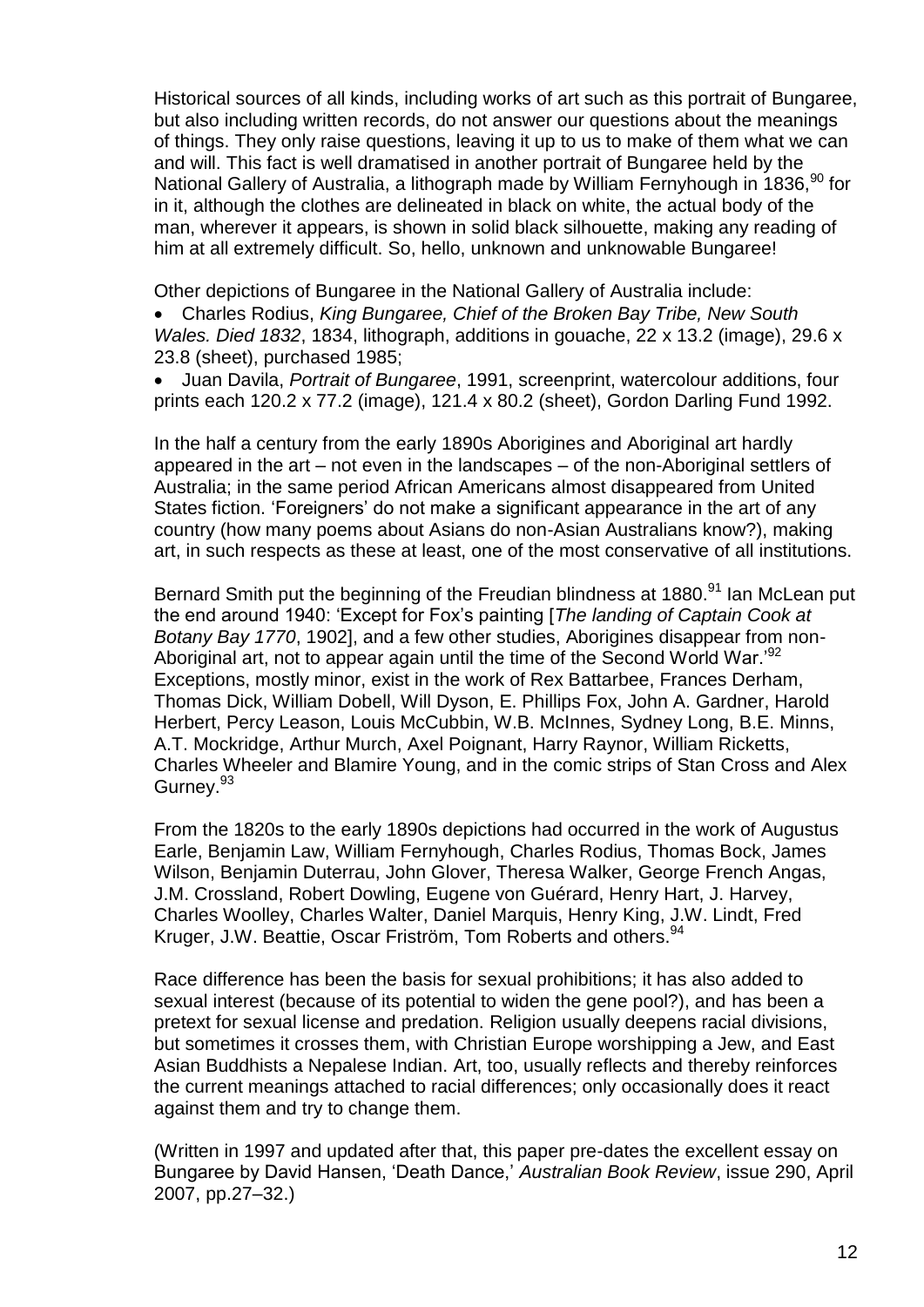## $\overline{a}$ **NOTES**

<sup>1</sup> Reproduced in John McPhee, *Australian Art in the Australian National Gallery*, Canberra: Australian National Gallery, 1988, p.9.

<sup>2</sup> William Shakespeare, *Twelfth Night*, 1601, act 3, scene 1.

<sup>3</sup> Norma Desmond, played by Gloria Swanson, in Billy Wilder's film, *Sunset Boulevard*, 1950.

 $^{\rm 4}$  This point is made about Rembrandt Harmenszoon van Rijn's portrait of Jan Six in James Elkins, *The Object Stares Back: On the Nature of Seeing*, New York: Simon & Schuster, 1996, pp.182–86.

<sup>5</sup> Nicolas Peterson, 'The Popular Image,' in Ian Donaldson & Tamsin Donaldson, eds, *Seeing the First Australians*, Sydney: Allen & Unwin, 1985, pp.164–80: see p.179. 6 Peterson, 1985, p.179.

 $^7$  '[O]ne of Macquarie's parting gifts was a suit of old general's uniforms,' and 'the Russian captain Bellinghausen [*sic*] gave him "a hussar's greatcoat, and a bronze medal"' (Richard Neville, 'The Many Faces of Bungaree,' *Australian Antique Collector*, 42nd edn, July-December 1991, pp.37–40: see pp.38 and 40); Commodore James Brisbane presented Bungaree with a suit of his own admiral's uniform (Keith Vincent Smith, *King Bungaree*, Sydney: Kangaroo Press, 1992, p.12), which was said to be blue and to have epaulettes, neither of which is the case here.

8 'They [Aborigines] are excessively fond of any part of the dress of white people. Sometimes I see them with an old hat on: sometimes with a pair of old shoes, or only one: frequently with an old jacket and hat, without trowsers: or, in short, with any garment, or piece of a garment, that they can get. You may imagine how much laughter is excited amongst us, at times, by these grotesque-looking figures.' Richard Sadleir, *The Aborigines of Australia*, Sydney: Thomas Richards, Government Printer, 1883; Sadleir travelled through Australia in 1826.

9 Augustus Earle, *Desmond, a N.S. Wales chief painted for a rarobb* [i.e. corroboree] *or native dance*, *c.*1826, watercolour, 25.7 x 17.5, National Library of Australia, Canberra.

<sup>10</sup> Augustus Earle, *Bungaree, a Native Chief of New South Wales*, from *Views in New South Wales and Van Diemen's Land. Australian Scrap Book*, London: Charles Hullmandel, 1830, hand-coloured lithograph, 28.8 x 19.8 (image), 30.8 x 19.8 (sheet), National Gallery of Australia, Canberra, gift of Major General T.F. Cape in loving memory of his wife Elizabeth Rabett 1995; another copy is in the Rex Nan Kivell Collection, National Library of Australia, Canberra. Cf. Augustus Earle, *Natives of N.S. Wales, as seen in the streets of Sydney*, from *Views in New South Wales and Van Diemen's Land. Australian Scrap Book*, London: Charles Hullmandel, 1830, hand-coloured lithograph, 20.8 x 29 (image), 23 x 29.1 (sheet), National Gallery of Australia, Canberra, gift of Major General T.F. Cape in loving memory of his wife Elizabeth Rabett 1995.

Cited in Neville, 1991, p.38.

<sup>12</sup> Betty Church & Lucy Quinn, *Treasures of Canberra*, Canberra: Halstead Press, 2013, p.41.

<sup>13</sup> Augustus Earle, *A native family of New South Wales sitting down on an English settler's farm*,

*c.*1826, watercolour, 17.5 x 25.7, National Library of Australia, Canberra.

<sup>14</sup> Sasha Grishin, 'Realism, Caricature and Phrenology: Early Colonial Depictions of the Indigenous Peoples of Australia, *The World Upside Down: Australia 1788–1830*, Canberra: National Library of Australia, 2000, pp.13–19: see p.13.<br><sup>15</sup> Michael Posenthal, The Futu

<sup>15</sup> Michael Rosenthal, 'The Extraordinary Mr Earle,' *The World Upside Down: Australia 1788–1830*, Canberra: National Library of Australia, 2000, pp.35–41: this quote from p.39.

<sup>16</sup> See Ian McLean, 'Colonials Kill Artfully,' in Paul Duro, ed., *Perspectives on Academic Art*, Occasional Papers No. 3, Art Association of Australia, 1991, pp.56–71: see pp.63–64.

<sup>17</sup> Neville, 1991, pp.37, 38.

<sup>18</sup> Darryl Pinckney, 'The Drama of Ralph Ellison,' *New York Review of Books*, 44: 8, 15 May 1997, pp.52–60: this quote from p.53.

Pinckney, 1997, p.55.

<sup>20</sup> J.J. Healy, *Literature and the Aborigines in Australia*, Brisbane: University of Queensland Press, 2nd edn 1989, p.24; the reference is to George Deveraux, *Reality and Dream: Psychotherapy of a Plains Indian*, New York: Doubleday, 1969.

<sup>21</sup> Candice Bruce & Anita Callaway, 'Dancing in the Dark: Black Corroboree Or White Spectacle?' *Australian Journal of Art*, vol. 9, 1991, pp.94–95.

 $22$  Smith, 1992, p.12.

<sup>23</sup> Neville, 1991, p.40.

 $24$  Bruce & Callaway, 1991, pp.78-104: see p.95.

<sup>25</sup> John Goodman, editor and translator, *Diderot on Art*, New Haven & London: Yale University Press, 2 volumes, 1995: this quote from vol. 2, p.127.

<sup>26</sup> Fiona Foley, *Land deal*, 1995, flour, blanket, box of beads, nine axes, seven knives, seven pairs of scissors, seven mirrors, text, approx. 202 x 442 x 550 (variable), National Gallery of Australia, Canberra, purchased 1995; reproduced in Kate Davidson, 'Fiona Foley, *Land deal*,' in Kate Davidson & Michael Desmond, *Islands: Contemporary Installations from Australia, Asia, Europe and America*,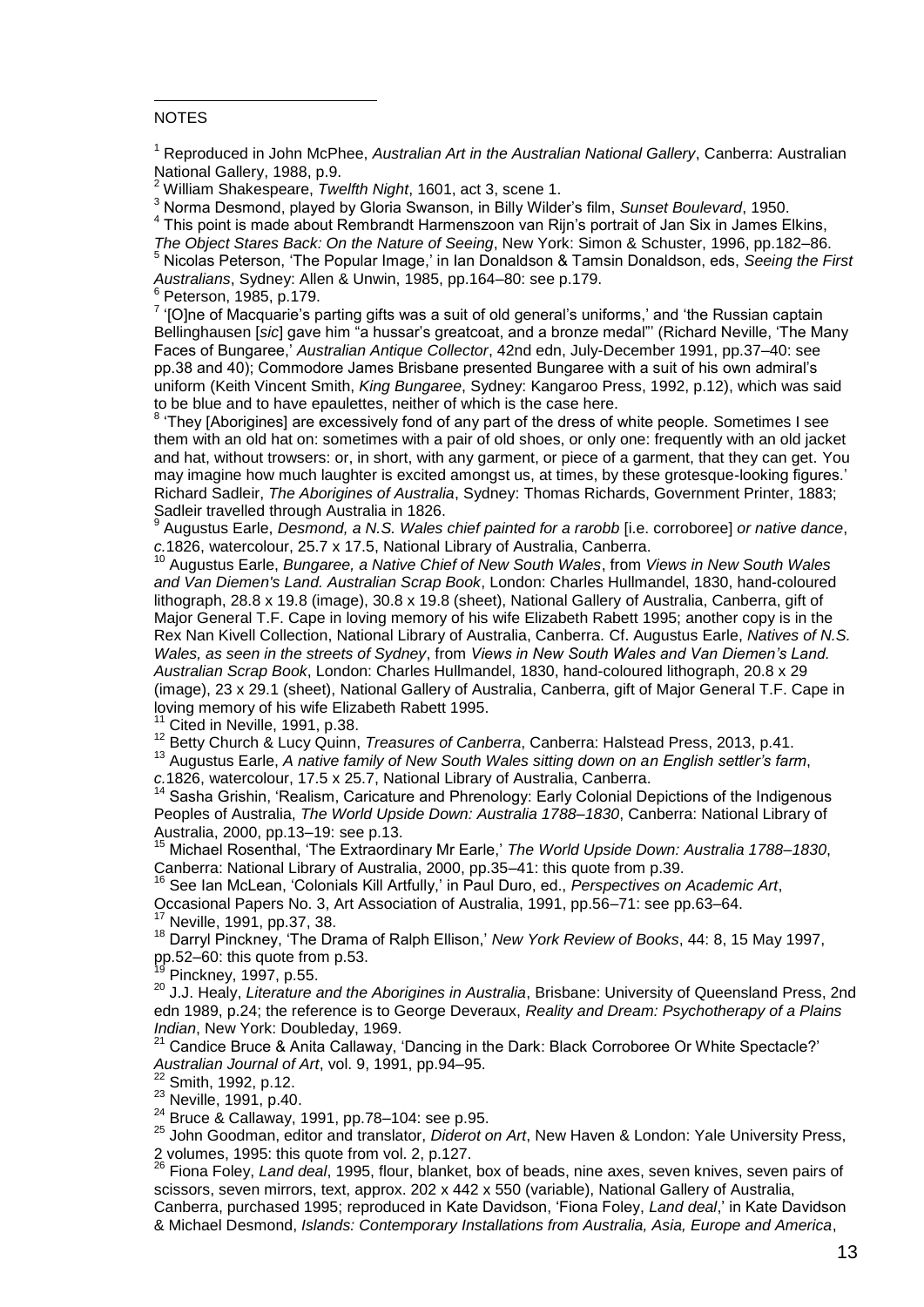$\overline{a}$ Canberra: National Gallery of Australia, 1996, pp.9–12: see p.11; and in Anne Gray, ed., *Australian Art in the National Gallery of Australia*, Canberra: National Gallery of Australia, 2002, p.397.<br><sup>27</sup> The text diven in Devidence differential and in the same of Australia, 2002, p.397.

The text given in Davidson differs in both wording and punctuation from that given in Gray; both differ from the original by Batman in 1835 as reported in Alastair H. Campbell, *John Batman and the Aborigines*, Malmsbury, Victoria: Kibble Books, *c*.1987, p.100.

Davidson, 1996, p.11.

<sup>29</sup> Gray, 2002, p.397.

<sup>30</sup> Campbell, *c*.1987, chapters 12 and 19. However, the New South Wales Executive Council, presided over by the governor, Sir Richard Bourke, decided in 1836 that Batman's supposed undertaking to deliver certain articles annually to the Aborigines 'should be upheld by, and at the expense of the local Government' (cited in Campbell, *c*.1987, p.183).

<sup>31</sup> Pliny, *Natural History*, vol. 9, translated by H. Rackham, London: William Heinemann, Cambridge, Mass.: Harvard University Press, 1952, book 35, section 2, line 10, p.267.

<sup>32</sup> Thomas Griffiths Wainewright, *The Cutmear twins: Jane and Lucy*, *c.*1940, watercolour, pencil, 32 x 30 (image), 74.1 x 54.8 (mount), National Gallery of Australia, Canberra, purchased 1969; see Andrew Motion, *Wainewright the Poisoner*, London: Faber & Faber, 2000.

<sup>33</sup> Claude Cernuschi, Re/Casting Kokoschka: Ethics and Aesthetics, Epistemology and Politics in Fin*de-Siècle Vienna*, London: Associated University Presses, 2002, p.37.

<sup>34</sup> Stella Bowen, *Drawn from Life: A Memoir*, Sydney: Pan Macmillan, 1984 (1st pub. Collins, 1941), pp.256–57.

<sup>35</sup> Marcel Proust, *Remembrance of Things Past*, 3 vols, trans. C.K. Scott Moncrieff & Terence Kilmartin, Harmondsworth: Penguin Books, 1983, vol. 3, p.332.

<sup>36</sup> Paul Valéry, *Analects*, translated by Stuart Gilbert, London: Routledge & Kegan Paul, 1970, volume 14 of *The Collected Works of Paul Valéry* edited by Jackson Mathews, p.192; cf. p.517.

<sup>37</sup> Sebastian Smee, 'Face Value,' *Weekend Australian*, 23–24 April 2005, 'Review,' pp.R4–R5.

<sup>38</sup> Bowen, 1984, p.242.

<sup>39</sup> Bowen, 1984, p.273.

<sup>40</sup> Archibald Alison, *Essays on the Nature and Principles of Taste*, Edinburgh & London, 1790, pp.28– 29, cited in M.J.H. Liversidge, 'Rome Portrayed: "to excite the sensibility, and to awaken the admiration of mankind",' in Michael Liversidge & Catharine Edwards, eds, *Imagining Rome: British Artists and Rome in the Nineteenth Century*, London: Merrell Holberton, pp.38–53: see pp.38–41.

<sup>41</sup> Jeremy Gilbert-Rolfe, 'Beyond Absence,' in his *Beyond Piety: Critical Essays on the Visual Arts, 1986–1993*, Cambridge University Press, 1995, p.153.

<sup>42</sup> See Smith, 1992, '1805–14: The Missing Years,' pp.68–69.

<sup>43</sup> Cited in Smith, 1992, p.30.

<sup>44</sup> Cited in Smith, 1992, p.34.

<sup>45</sup> Smith, 1992, chapter 4. It was on this trip that Ferdinand Bauer made over 2,000 watercolours of native plants and animals: see Peter Watts, Jo Anne Pomfrett & David Mabberley, *An Exquisite Eye: The Australian Flora and Fauna Drawings 1801–1820 of Ferdinand Bauer*, exhibition catalogue, Historic Houses Trust of NSW, Sydney, 1997.

Cited in Smith, 1992, p.51.

- <sup>47</sup> Cited in Smith, 1992, pp.62, 71.
- <sup>48</sup> Cited in Smith, 1992, p.54.
- <sup>49</sup> Cited in Smith, 1992, p.34.
- $50$  Cited in Smith, 1992, p.54.
- <sup>51</sup> Cited in Smith, 1992, p.66.
- <sup>52</sup> Cited in Smith, 1992, p.67.

53 Macquarie's policy on breastplates is in his Memo, 27 December 1814, Dixon Library Sydney, Add 340. The gorgets were ordered from the assistant engineer, Captain Gill.

<sup>54</sup> For her portrait see William Fernyhough, *Gooseberry. Queen of Bungaree*, 1836, Sydney, lithograph on paper, 22.4 x 28.4 (sheet), National Gallery of Australia, Canberra, purchased 2000.

<sup>55</sup> *A to Z Encyclopedia of Aboriginal Information*, Dharawal Aboriginal Tribal Elders Association, http://www.aaa.com.au/bizskills/ 2 February 2000.

<sup>56</sup> F.D. McCarthy, 'Bungaree (Bongaree, Boungaree),' *Australian Dictionary of Biography*, vol. 1, Melbourne: Melbourne University Press, 1966, p.177.

<sup>57</sup> Cited in Smith, 1992, p.78.

<sup>58</sup> Cited in Smith, 1992, p.90.

<sup>59</sup> Phillip Parker King, *Boon-ga-re*, Mitchell Library, Sydney, PXC 767, f.48.

Cited in Smith, 1992, p.92.

 $61$  Cited in Smith, 1992, p.98.

 $62$  Cited in Smith, 1992, p.101.

<sup>63</sup> Jocelyn Hackforth-Jones, *Augustus Earle: Travel Artist*, Canberra: National Library of Australia, 1980, p.48.